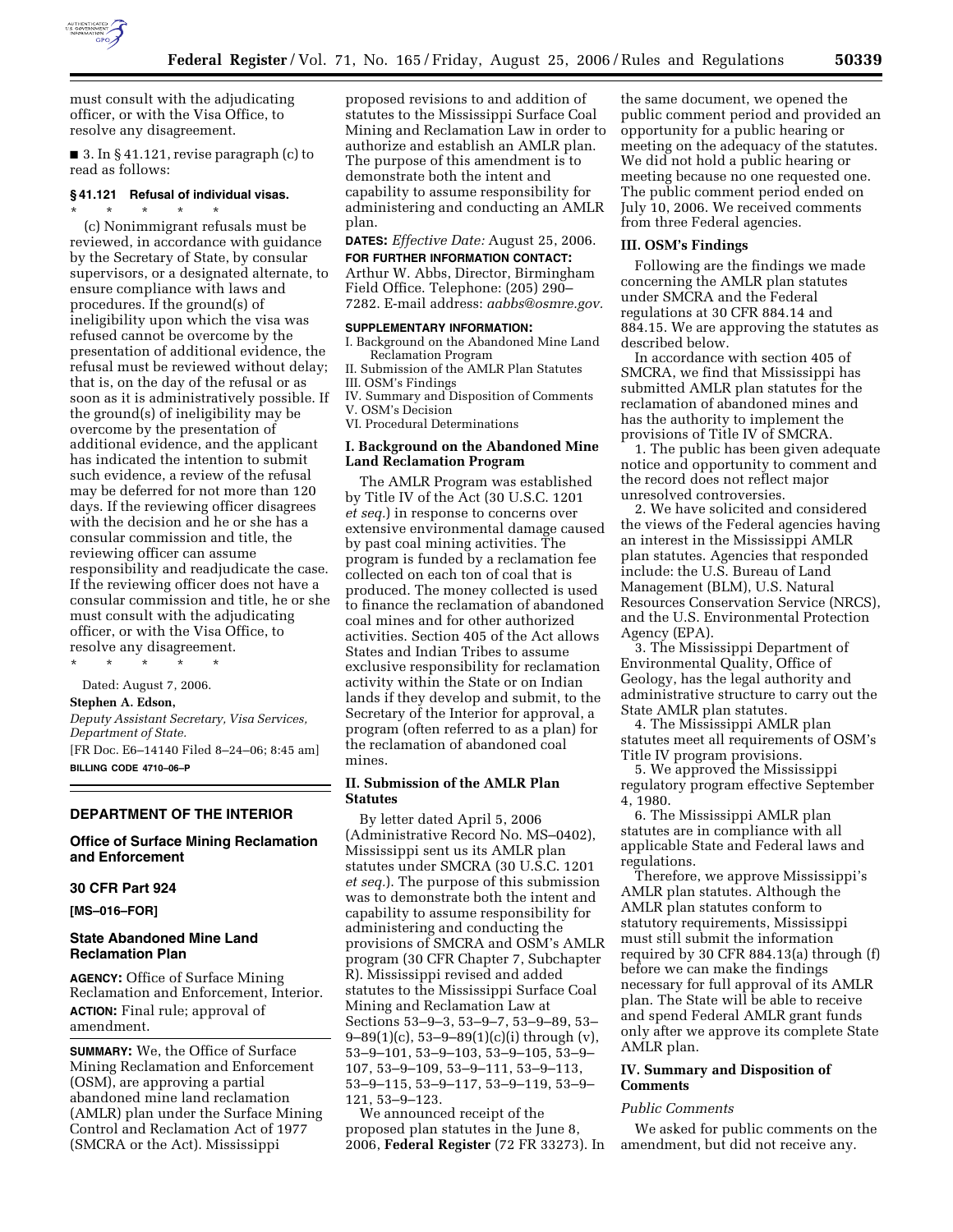## *Federal Agency Comments*

On May 1, 2006, under 30 CFR 884.14(a)(2) and 884.15(a), we requested comments on the amendment from various Federal agencies with an actual or potential interest in the Mississippi AMLR plan (Administrative Record No. MS–0403). We received comments from the BLM, NRCS, and EPA. The BLM did not find any inconsistencies between the proposed changes and Federal Laws that govern mining (Administrative Record No. MS–0404). The NRCS stated that it and the Mississippi Department of Environmental Quality share common interest in stabilization and restoration following man's use of the land (Administrative Record No. MS– 0406). Both agencies agreed with the proposed AMLR plan statutes. EPA responded on June 21, 2006, that it had no comments (Administrative Record No. MS–0411).

#### **V. OSM's Decision**

Based on the above findings, we approve the Mississippi AMLR statutes sent to us on April 5, 2006.

To implement this decision, we are amending the Federal regulations at 30 CFR part 924, which codify decisions concerning the Mississippi plan. We find that good cause exists under 5 U.S.C. 553(d)(3) to make this final rule effective immediately. Section 405 of SMCRA requires that the State's plan demonstrate that the State has the capability of carrying out the provisions of the Act and meeting its purposes. Making this rule effective immediately will expedite that process. SMCRA requires consistency of State and Federal standards.

#### **VI. Procedural Determinations**

## *Executive Order 12630—Takings*

This rule does not have takings implications. This determination is based on the analysis performed for the counterpart Federal regulation.

## *Executive Order 12866—Regulatory Planning and Review*

This rule is exempted from review by the Office of Management and Budget (OMB) under Executive Order 12866.

## *Executive Order 12988—Civil Justice Reform*

The Department of the Interior has conducted the reviews required by section 3 of Executive Order 12988 and has determined that this rule meets the applicable standards of subsections (a) and (b) of that section. However, these standards are not applicable to the actual language of State and Tribal AMLR plans because each program is

drafted and promulgated by a specific State or Tribe, not by OSM. Decisions on proposed AMLR plans submitted by a State or Tribe are based solely on a determination of whether the submittal meets the requirements of Title IV of SMCRA (30 U.S.C. 1231–1243) and 30 CFR part 884 of the Federal regulations.

#### *Executive Order 13132—Federalism*

This rule does not have Federalism implications. SMCRA delineates the roles of the Federal and State governments with regard to the regulation of AMLR programs. One of the purposes of SMCRA is to ''establish a nationwide program to protect society and the environment from the adverse effects of surface coal mining operations.'' Section 405(d) of SMCRA requires State AMLR programs to be in compliance with the procedures, guidelines, and requirements established under SMCRA.

## *Executive Order 13175—Consultation and Coordination With Indian Tribal Governments*

In accordance with Executive Order 13175, we have evaluated the potential effects of this rule on Federallyrecognized Indian tribes and have determined that the rule does not have substantial direct effects on one or more Indian tribes, on the relationship between the Federal Government and Indian tribes, or on the distribution of power and responsibilities between the Federal Government and Indian tribes. This determination is based on the fact that the Mississippi plan does not provide for reclamation and restoration of land and water resources adversely affected by past coal mining on Indian lands. Therefore, the Mississippi plan has no effect on Federally-recognized Indian tribes.

## *Executive Order 13211—Regulations That Significantly Affect The Supply, Distribution, or Use of Energy*

On May 18, 2001, the President issued Executive Order 13211 which requires agencies to prepare a Statement of Energy Effects for a rule that is (1) considered significant under Executive Order 12866, and (2) likely to have a significant adverse effect on the supply, distribution, or use of energy. Because this rule is exempt from review under Executive Order 12866 and is not expected to have a significant adverse effect on the supply, distribution, or use of energy, a Statement of Energy Effects is not required.

## *National Environmental Policy Act*

This rule does not require an environmental impact statement because agency decisions on proposed State and Tribal AMLR plans are categorically excluded from compliance with the National Environmental Policy Act (42 U.S.C. 4332) by the Manual of the Department of the Interior (516 DM 6, appendix 8, paragraph 8.4B(29)).

#### *Paperwork Reduction Act*

This rule does not contain information collection requirements that require approval by OMB under the Paperwork Reduction Act (44 U.S.C. 3507 *et seq.*).

## *Regulatory Flexibility Act*

The Department of the Interior certifies that this rule will not have a significant economic impact on a substantial number of small entities under the Regulatory Flexibility Act (5 U.S.C. 601 *et seq.*). The State submittal, which is the subject of this rule, is based upon counterpart Federal regulations for which an economic analysis was prepared and certification made that such regulations would not have a significant economic effect upon a substantial number of small entities. In making the determination as to whether this rule would have a significant economic impact, the Department relied upon the data and assumptions for the counterpart Federal regulations.

## *Small Business Regulatory Enforcement Fairness Act*

This rule is not a major rule under 5 U.S.C. 804(2), the Small Business Regulatory Enforcement Fairness Act. This rule: (a) Does not have an annual effect on the economy of \$100 million; (b) Will not cause a major increase in costs or prices for consumers, individual industries, Federal, State, or local government agencies, or geographic regions; and (c) Does not have significant adverse effects on competition, employment, investment, productivity, innovation, or the ability of U.S.-based enterprises to compete with foreign-based enterprises. This determination is based upon the fact that the State submittal, which is the subject of this rule, is based upon counterpart Federal regulations for which an analysis was prepared and a determination made that the Federal regulation was not considered a major rule.

## *Unfunded Mandates*

This rule will not impose an unfunded mandate on State, local, or tribal governments or the private sector of \$100 million or more in any given year. This determination is based upon the fact that the State submittal, which is the subject of this rule, is based upon